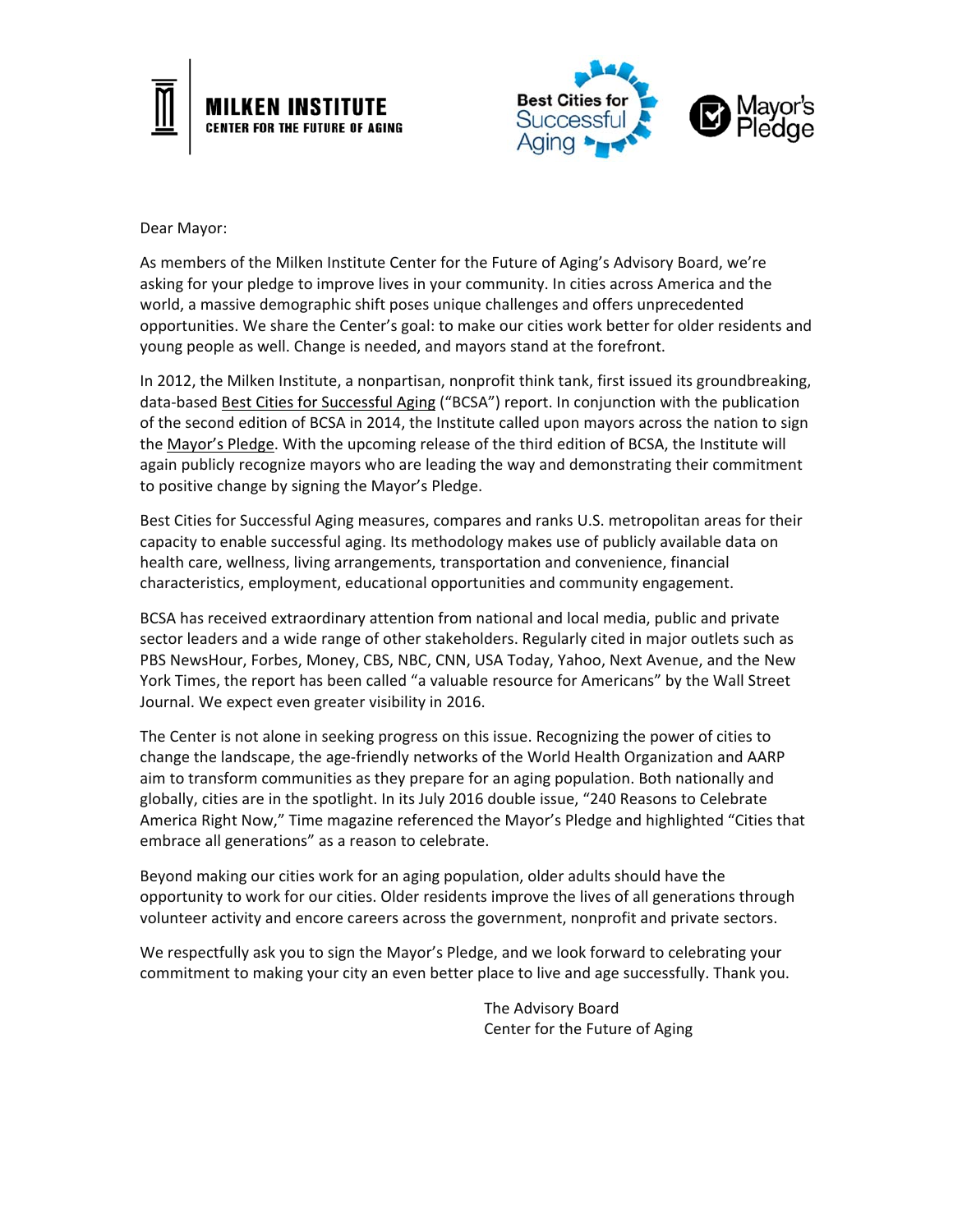# *Arthur Bilger*

*Founder and CEO, WorkingNation* 

# *Laura Carstensen*

*Professor of Psychology and Fairleigh S. Dickinson Jr. Professor in Public Policy, Stanford University; Director, Stanford Center on Longevity* 

## *Henry Cisneros*

*Chairman, Executive Committee, Siebert Cisneros Shank and Co., LLC; Chairman, CityView; Former Secretary, U.S. Department of Housing and Urban Development; Former Mayor, San Antonio, Texas* 

#### *Pinchas Cohen*

*Dean, Leonard Davis School of Gerontology; Executive Director, Ethel Percy Andrus Gerontology Center; William and Sylvia Kugel Dean's Chair in Gerontology, University of Southern California* 

## *Catherine Collinson*

*President, Transamerica Institute; Executive Director, Aegon Center for Longevity and Retirement* 

*Joseph Coughlin Founder and Director, Massachusetts Institute of Technology AgeLab* 

#### *William Dow*

*Kaiser Permanente Professor of Health Economics, School of Public Health, and Director, Center on the Economics and Demography of Aging, University of California, Berkeley* 

*Ken Dychtwald President and CEO, AgeWave* 

#### *Marc Freedman*

*Founder and CEO, Encore.org* 

#### *Linda Fried*

*Dean and DeLamar Professor of Public Health, Columbia University Mailman School of Public Health, Professor of Medicine, Columbia College of Physicians and Surgeons; Senior Vice President, Columbia University Medical Center* 

#### *Lynn Goldman*

*Michael and Lori Milken Dean of Public Health, Milken Institute School of Public Health, George Washington University* 

# *Christopher Herbert*

*Managing Director, Joint Center for Housing Studies, Harvard University* 

## *Michael Hodin*

*CEO, Global Coalition on Aging; Managing Partner, High Lantern Group* 

*Jo Ann Jenkins CEO, AARP* 

# *Yves Joanette*

*Scientific Director, Institute of Aging, Canadian Institutes of Health Research; Professor, Faculty of Medicine, University of Montréal* 

# *Becca Levy*

*Professor of Epidemiology, Yale School of Public Health; Professor of Psychology, Yale University* 

#### *Freda Lewis‐Hall*

*Executive Vice President and Chief Medical Officer, Pfizer Inc.* 

### *Robin Mockenhaupt*

*Chief of Staff, Robert Wood Johnson Foundation* 

# *Philip Pizzo*

*Founding Director, Stanford Distinguished Careers Institute; David and Susan Heckerman Professor of Pediatrics and of Microbiology and Immunology and Former Dean, Stanford University School of Medicine* 

# *Andy Sieg*

*Head of Merrill Lynch Wealth Management; Member, Operating Committee, Bank of America Merrill Lynch* 

## *Rodney Slater*

*Co‐Chairman, Transportation, Shipping and Logistics Practice, Squire Patton Boggs; Former Secretary, U.S. Department of Transportation* 

## *Trent Stamp*

*CEO, Eisner Foundation* 

#### *Fernando Torres‐Gil*

*Professor of Social Welfare and Public Policy and Director, Center for Policy Research on Aging, University of California, Los Angeles* 

## *Paul Irving*

*Chairman, Milken Institute Center for the Future of Aging; Distinguished Scholar in Residence, University of Southern California Davis School of Gerontology* 

# Additional information

- If you have any questions, please contact Liana Soll at (310) 570‐4876 or lsoll@milkeninstitute.org.
- Please submit your signed Pledge at your earliest convenience by email to lsoll@milkeninstitute.org or by fax to (310) 570‐4601.